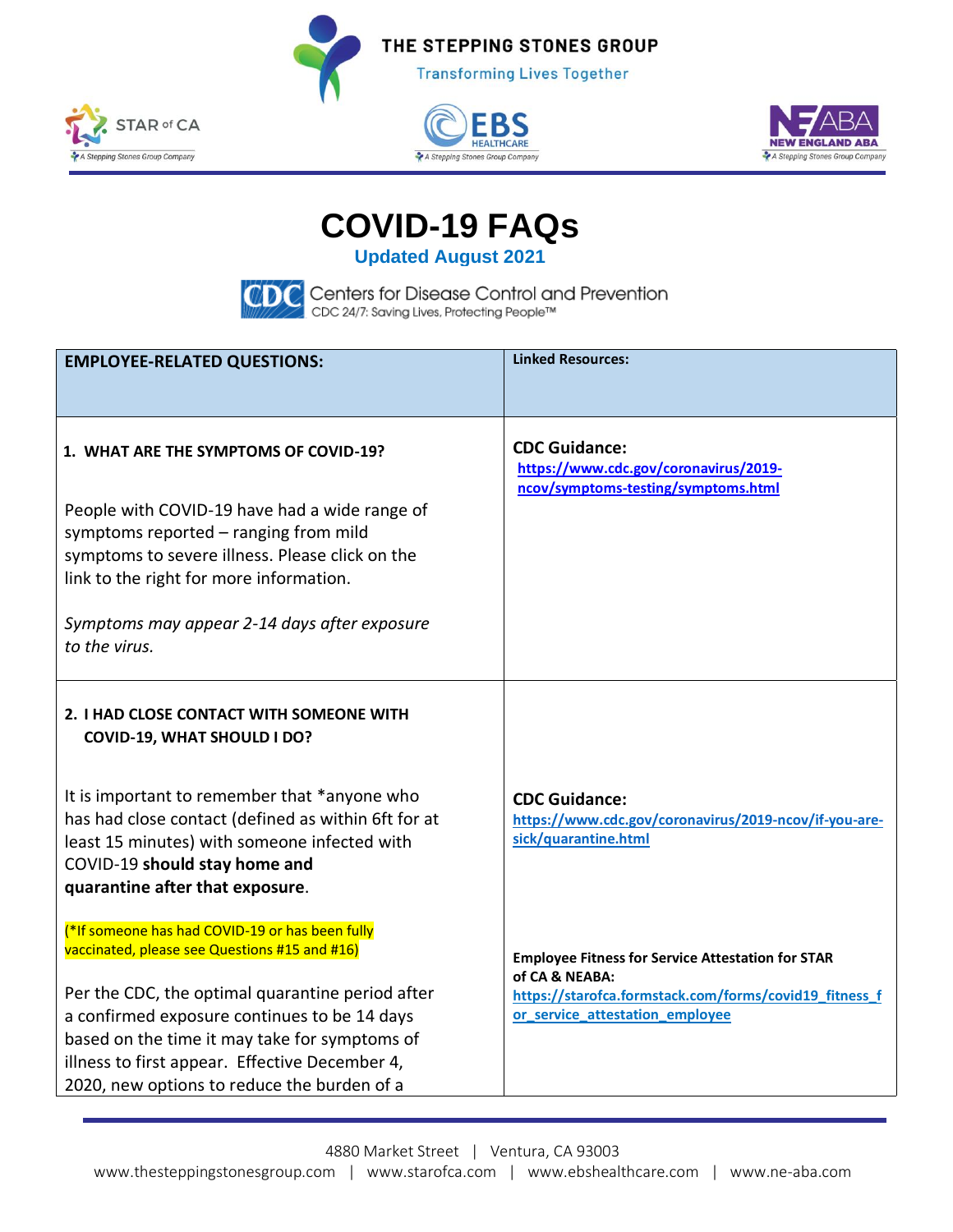**Transforming Lives Together** 







lengthy quarantine period against allowing a slight (1-5%) increased risk of spreading the virus were provided.

Reduced quarantine period options require that the individual is symptom-free, and includes:

- #1 Stopping the quarantine period after day 10 without testing (~1% increased risk)
- #2 Stopping the quarantine period after day 7 and upon receiving a negative test result. \*The test must occur on day 5 from date of exposure or later to avoid testing too soon (~5% increased risk).
- Anyone who chooses a reduced quarantine period option should continue to monitor for symptoms until 14 days after exposure.
- If you develop symptoms, immediately selfisolate and contact your local public health authority or healthcare provider.

After an exposure, you will need to update your **Fitness for Service Attestation and notify your Clinical Manager**. Being exposed to someone with COVID-19 does not involve an employee's health information, and therefore, consent is not required to share this info with clients and other employees.

Employees may choose to quarantine for the full 14 days, or follow one of the reduced options described above if symptom-free.

\*\*If a service provider or client opts to use a reduced quarantine period, all parties involved in service delivery should be notified and informed of the slight increased risks, and all must confirm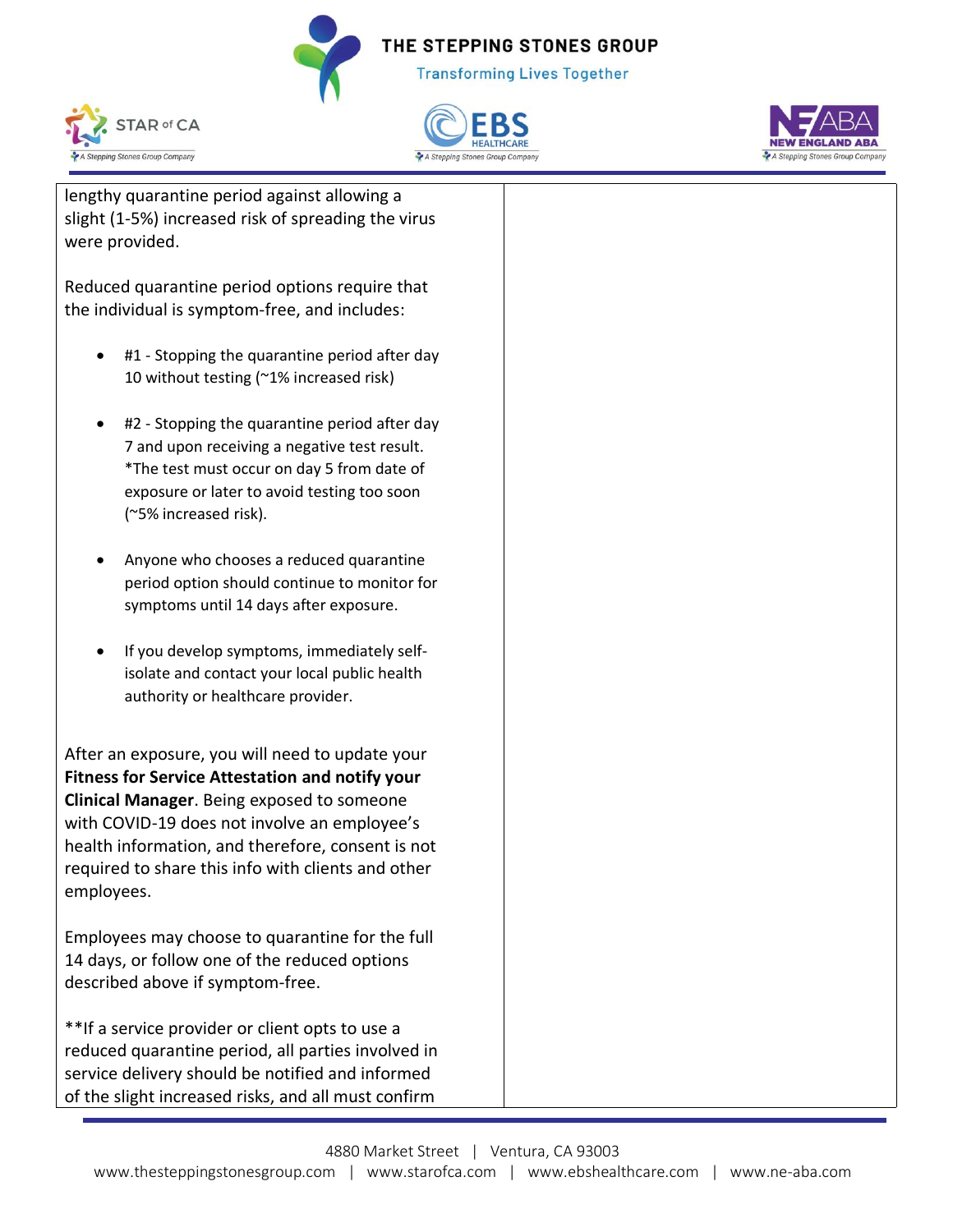





| they are comfortable with the reduced<br>quarantine before resuming in-person services.                                                                                                                                                                                                                                                                |                                                                                                                                                    |
|--------------------------------------------------------------------------------------------------------------------------------------------------------------------------------------------------------------------------------------------------------------------------------------------------------------------------------------------------------|----------------------------------------------------------------------------------------------------------------------------------------------------|
| 3. I HAD CLOSE CONTACT WITH SOMEONE WHO<br>WAS IN CLOSE CONTACT WITH ANOTHER PERSON<br>WITH COVID-19. DO I NEED TO QUARANTINE?<br>Our employees and clients are still fit for service as long                                                                                                                                                          | You can reference the Employee Fitness for Service<br><b>Attestation questions here:</b><br>https://starofca.formstack.com/forms/covid19_fitness_f |
| as they did not come into close contact with someone<br>with a confirmed diagnosis of COVID-19 in the past 2<br>weeks. If you can still answer "NO" to the fitness for<br>service questions about having active symptoms of<br>illness and coming into close contact with someone<br>with COVID-19, you are still ok to deliver in-person<br>services. | or_service_attestation_employee                                                                                                                    |
| 4. DO I NEED TO WEAR A FACE MASK?                                                                                                                                                                                                                                                                                                                      | <b>CDC Guidance:</b><br>https://www.cdc.gov/coronavirus/2019-<br>ncov/prevent-getting-sick/about-face-                                             |
| Face masks will help protect you and your client.<br>We will provide face masks if you need them,<br>please follow your local office protocol for<br>obtaining supplies such as face masks, sanitizing<br>wipes, etc.                                                                                                                                  | coverings.html                                                                                                                                     |
| All employees are required to wear face masks<br>when delivering in-person services regardless of<br>vaccination status.                                                                                                                                                                                                                               |                                                                                                                                                    |
| If you have concerns with wearing a face mask,<br>employees can speak with their Clinical Manager,<br>or consult with Risk Management by emailing<br>riskmanagement@starofca.com.                                                                                                                                                                      |                                                                                                                                                    |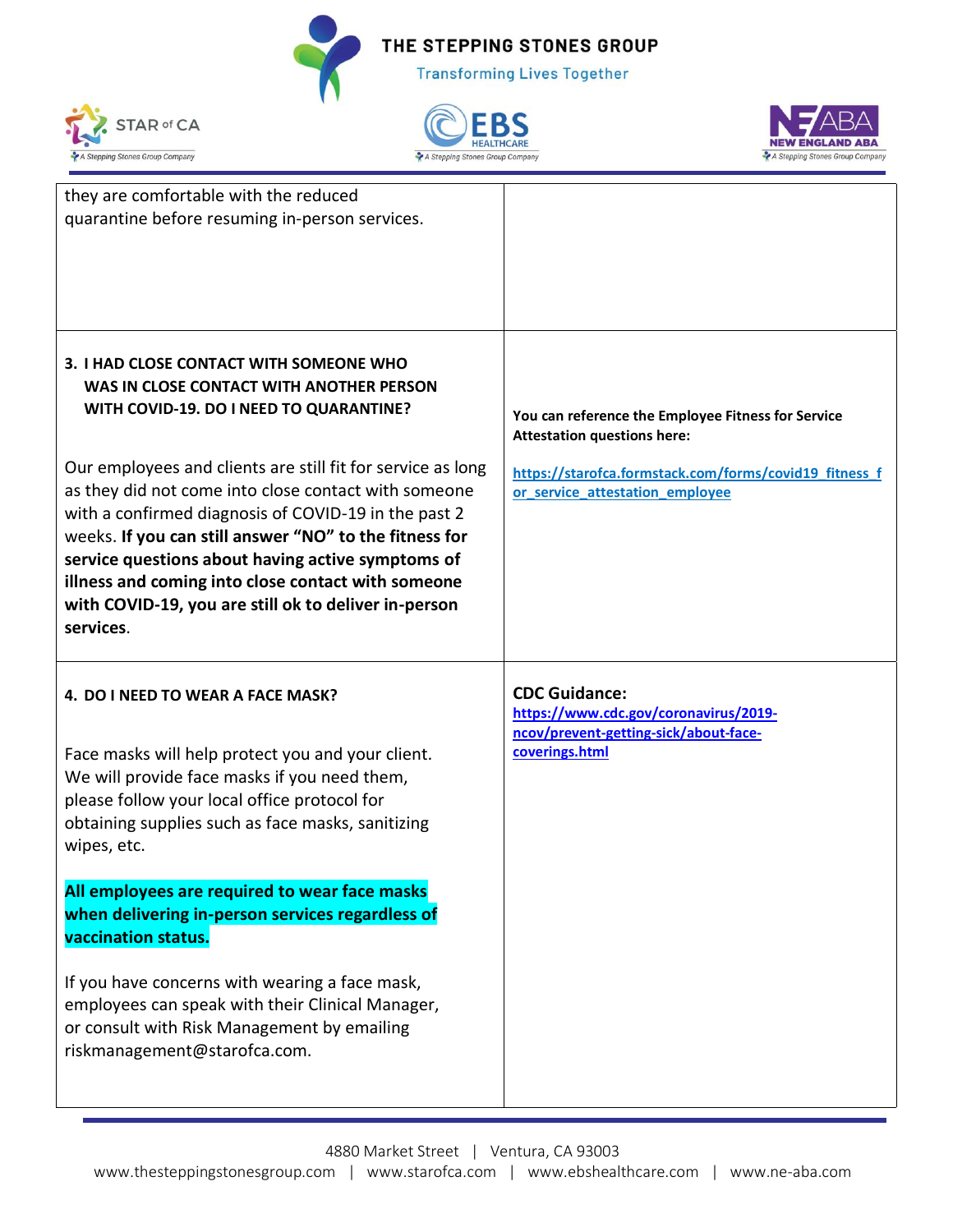**Transforming Lives Together** 







#### **5. WHAT DO I NEED TO DO IF I PLAN TO TRAVEL?** Be aware that travel increases your chances of getting and spreading COVID-19. Please check your state or local guidance prior to traveling for updated information on risks, restrictions, or requirements. If you are aware of any travel requirements that will impact your fitness for service or ability to return to work (e.g. the need to quarantine upon return from a certain location), please notify your Clinical Manager. If local/state guidance defers to CDC guidance on travel requirements, then please follow CDC guidance. **CDC Guidance: [https://www.cdc.gov/coronavirus/2019](https://www.cdc.gov/coronavirus/2019-ncov/travelers/travel-during-covid19.html) [ncov/travelers/travel-during-covid19.html](https://www.cdc.gov/coronavirus/2019-ncov/travelers/travel-during-covid19.html) CA.GOV Guidance: <https://covid19.ca.gov/search/?q=travel> MASS.GOV Guidance: <https://search.mass.gov/?q=travel> TEXAS.GOV Guidance: <https://www.texas.gov/covid19/> 6. WHEN DO I SELF-QUARANTINE vs SELF-ISOLATE?** According to the CDC: *Quarantine* is used to keep someone who might have been exposed to COVID-19 away from others. You would be expected to quarantine when exposed to someone who is positive for COVID-19. *Isolation* is used to separate people infected with the virus (those who are *sick* with COVID-19 and those with no symptoms) from people who are not infected. **CDC Guidance: [https://www.cdc.gov/coronavirus/2019-ncov/if](https://www.cdc.gov/coronavirus/2019-ncov/if-you-are-sick/quarantine-isolation.html)[you-are-sick/quarantine-isolation.html](https://www.cdc.gov/coronavirus/2019-ncov/if-you-are-sick/quarantine-isolation.html) 7. I NOTICED THAT RECOMMENDED QUARANTINE PERIODS ARE DIFFERENT. HOW DO I KNOW HOW LONG I NEED TO QUARANTINE FOR?** The difference is based on whether someone was just exposed to someone with COVID-19, versus someone who is actually ill or tested positive with COVID-19. **CDC Guidance: [https://www.cdc.gov/coronavirus/2019-ncov/if](https://www.cdc.gov/coronavirus/2019-ncov/if-you-are-sick/end-home-isolation.html)[you-are-sick/end-home-isolation.html](https://www.cdc.gov/coronavirus/2019-ncov/if-you-are-sick/end-home-isolation.html)**

4880 Market Street | Ventura, CA 93003 www.thesteppingstonesgroup.com | www.starofca.com | www.ebshealthcare.com | www.ne-aba.com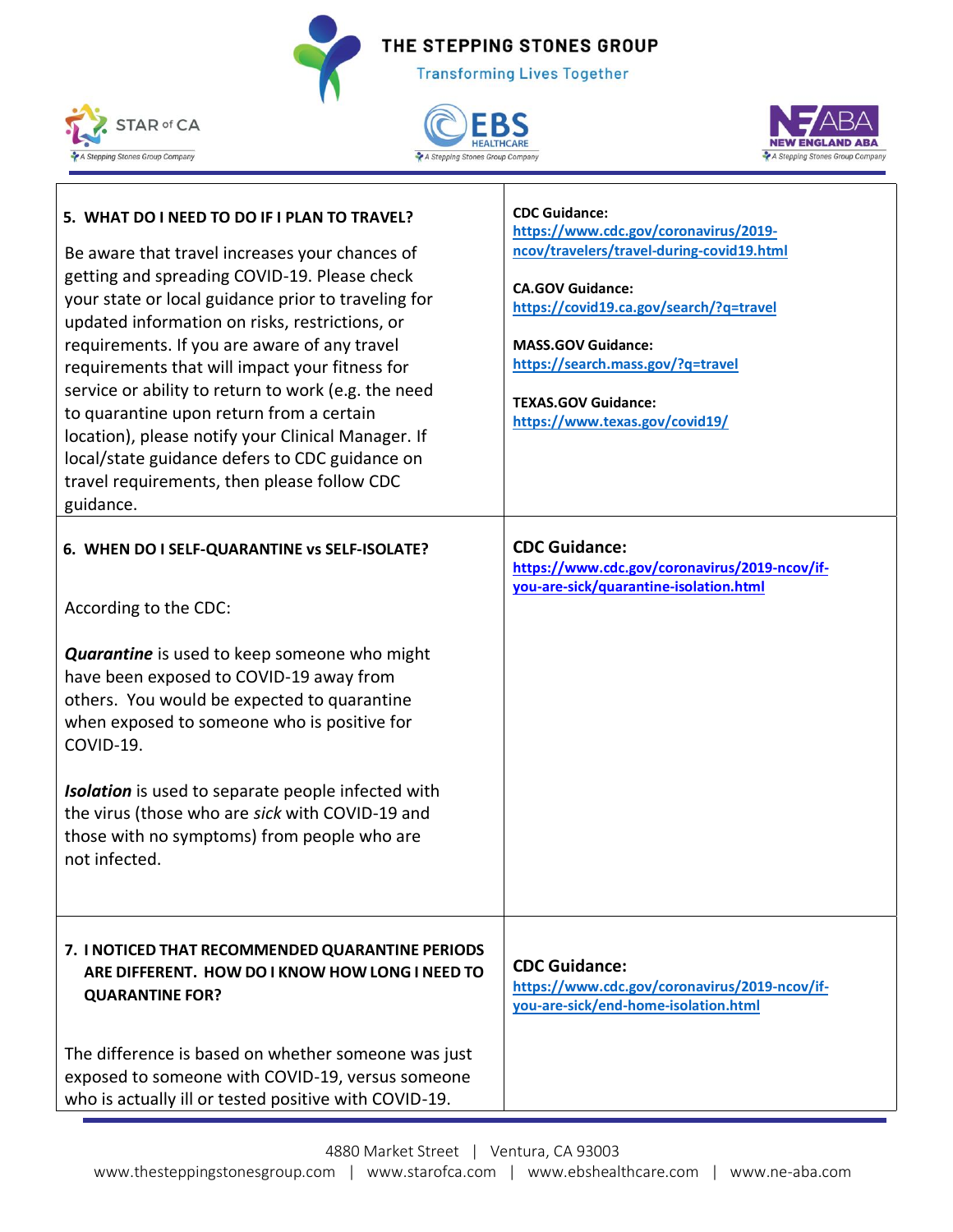**Transforming Lives Together** 







## Confirmed Exposure:

For optimal safety, it is recommended that individuals who have been exposed to someone with COVID-19 quarantine for 14 days because that's how long it could take for symptoms to first appear. Effective December 4, 2020, options to reduce the quarantine period after a confirmed exposure are now available (see question #2 or CDC guidance).

Reduced quarantine period options require that the individual is symptom-free, and includes:

- #1 Stopping the quarantine period after day 10 without testing (~1% increased risk)
- #2 Stopping the quarantine period after day 7 and upon receiving a negative test result. \*The test must occur on day 5 from date of exposure or later to avoid testing too soon (~5% increased risk).
- Anyone who chooses a reduced quarantine period option should continue to monitor for symptoms until 14 days after exposure.
- If you develop symptoms, immediately self-isolate and contact your local public health authority or healthcare provider.

### Tested Positive or Has Symptoms:

Per the CDC, individuals who have tested positive for COVID-19, or have symptoms that indicate they might have COVID-19, should quarantine for 10 days and wait until the following criteria have been met before they are fit for service again:

- The individual is fever-free for at least 24 hours without the use of fever-reducing medications **and**
- Other COVID-19 symptoms have improved (for example, cough, shortness of breath).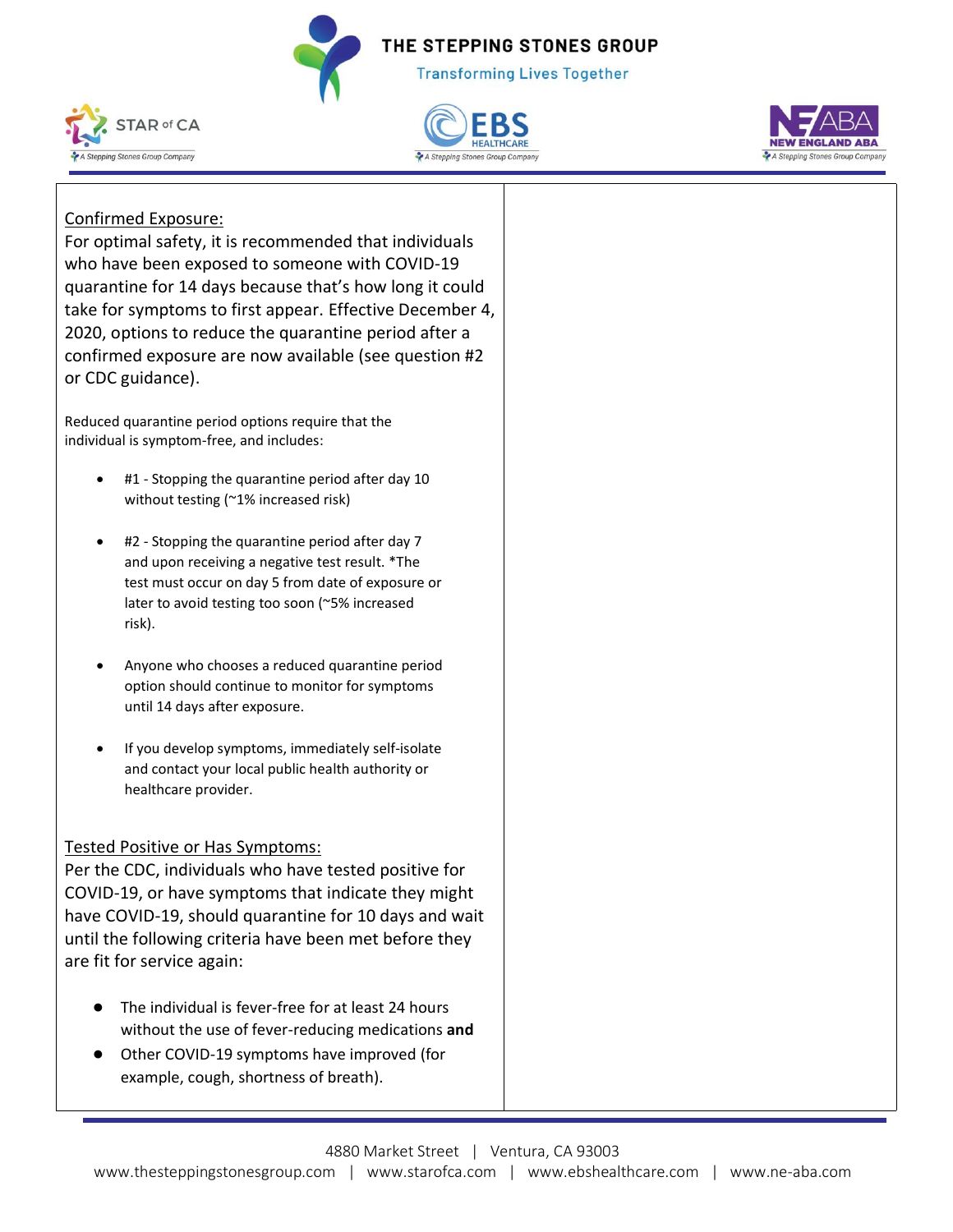**Transforming Lives Together** 

**CDC Guidance:**



**8. WHAT SHOULD I DO IF I AM SICK WITH** 





# **SYMPTOMS CONSISTENT WITH COVID-19?** If you have a fever, cough or other symptoms related to COVID-19**, you are not considered fit for service and should update your fitness for service attestation.**  You must meet all of the following criteria before being considered fit for service again: ● 10 days have passed since symptoms first appeared **and** ● You are fever-free for at least 24 hours without the use of fever-reducing medications **and** ● Symptoms have improved (for example, cough, shortness of breath) \*Employees who are experiencing COVID-19 related symptoms may voluntarily seek COVID-19 testing. If testing comes back negative and the employee's symptoms have improved, then the employee is eligible to return to work and this situation would be treated similar to a common cold/flu. **[https://www.cdc.gov/coronavirus/2019-ncov/if-you-are](https://www.cdc.gov/coronavirus/2019-ncov/if-you-are-sick/steps-when-sick.html)[sick/steps-when-sick.html](https://www.cdc.gov/coronavirus/2019-ncov/if-you-are-sick/steps-when-sick.html) CDC Guidance: [https://www.cdc.gov/coronavirus/2019-ncov/symptoms](https://www.cdc.gov/coronavirus/2019-ncov/symptoms-testing/symptoms.html)[testing/symptoms.html](https://www.cdc.gov/coronavirus/2019-ncov/symptoms-testing/symptoms.html) Employee Fitness for Service Attestation: [https://starofca.formstack.com/forms/covid19\\_fitness\\_f](https://starofca.formstack.com/forms/covid19_fitness_for_service_attestation_employee) [or\\_service\\_attestation\\_employee](https://starofca.formstack.com/forms/covid19_fitness_for_service_attestation_employee) 9. WHAT IF I GET SICK AND TEST POSITIVE FOR COVID 19? You would need to quarantine, and per the CDC, should isolate for 10 days**. You must meet all the following criteria before being considered fit for service again: **CDC Guidance: [https://www.cdc.gov/coronavirus/2019-ncov/if-you-are](https://www.cdc.gov/coronavirus/2019-ncov/if-you-are-sick/index.html)[sick/index.html](https://www.cdc.gov/coronavirus/2019-ncov/if-you-are-sick/index.html)**

4880 Market Street | Ventura, CA 93003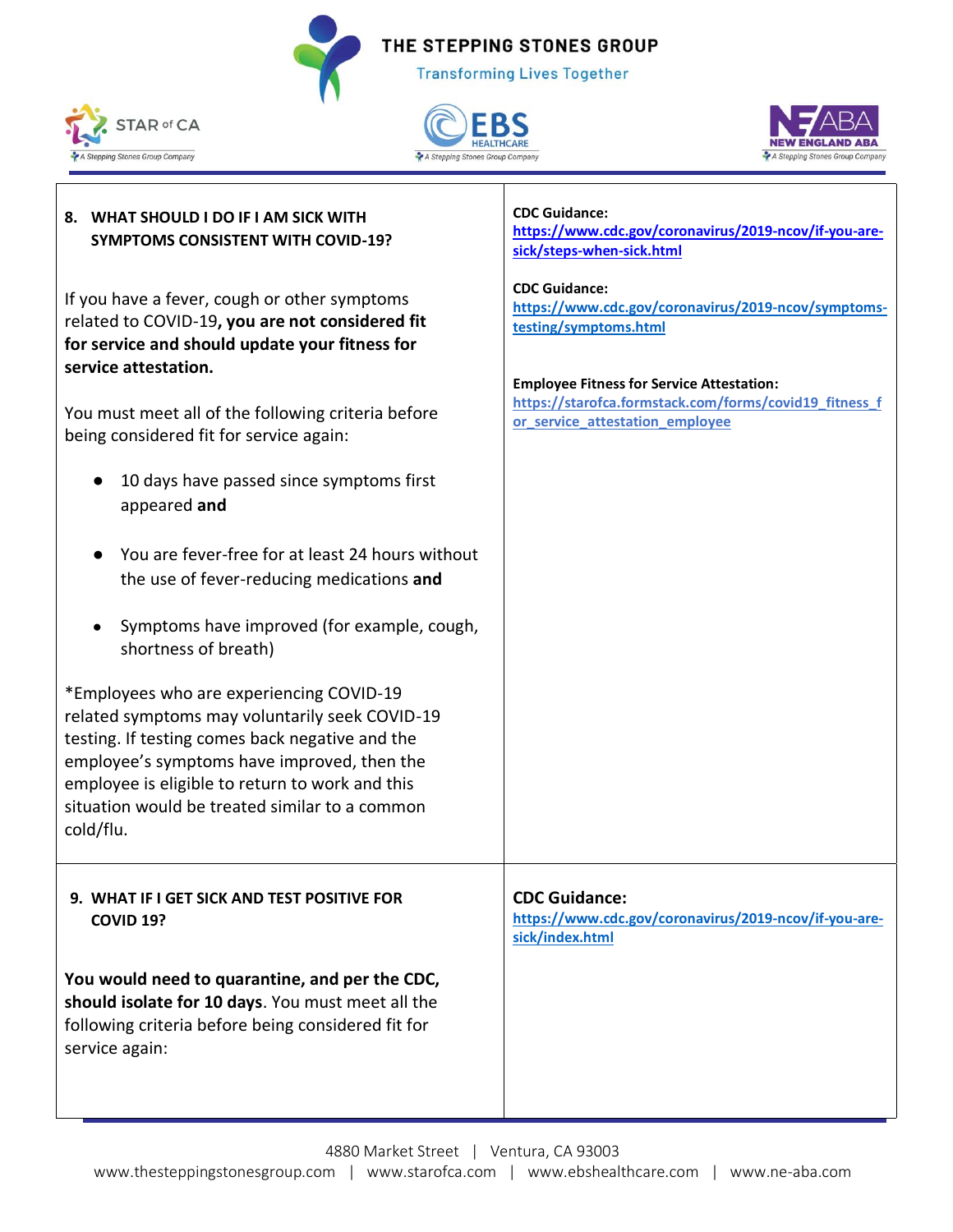**Transforming Lives Together** 







- 10 days have passed since symptoms first appeared **and**
- You are fever-free for at least 24 hours without the use of fever-reducing medications **and**
- Other COVID-19 symptoms have improved (for example, cough, shortness of breath)

#### **Follow Up Procedures for Risk Mitigation:**

Upon getting sick, **you would need to update your fitness for service attestation and pause on delivering in-person services. Once you are aware that you have tested positive, please also complete the COVID Notification survey link to inform Human Resources (HR). This will also cue HR to provide an employee who tests positive with 5 additional paid sick days. Employees do not need to use their existing sick time prior to accessing these 5 additional sick days.** 

In order to mitigate spread, exposed employees and clients should immediately be notified that they have or may have come into contact with someone with COVID-19 (without naming the person). Out of an abundance of caution, we would need to pause in-person services with exposed clients, and instruct exposed employees to quarantine per one of the quarantine options described in question #2**.** 

The Clinical Manager will mitigate communications with clients, while Human Resources will notify other exposed employees to advise of the need to pause services and/or quarantine for the specified days.

**Employee Fitness for Service Attestation: [https://starofca.formstack.com/forms/covid19\\_fitness\\_f](https://starofca.formstack.com/forms/covid19_fitness_for_service_attestation_employee) [or\\_service\\_attestation\\_employee](https://starofca.formstack.com/forms/covid19_fitness_for_service_attestation_employee)**

**COVID Notification Link for STAR of CA & NEABA:** [https://starofca.formstack.com/forms/covid19\\_notification](https://starofca.formstack.com/forms/covid19_notification)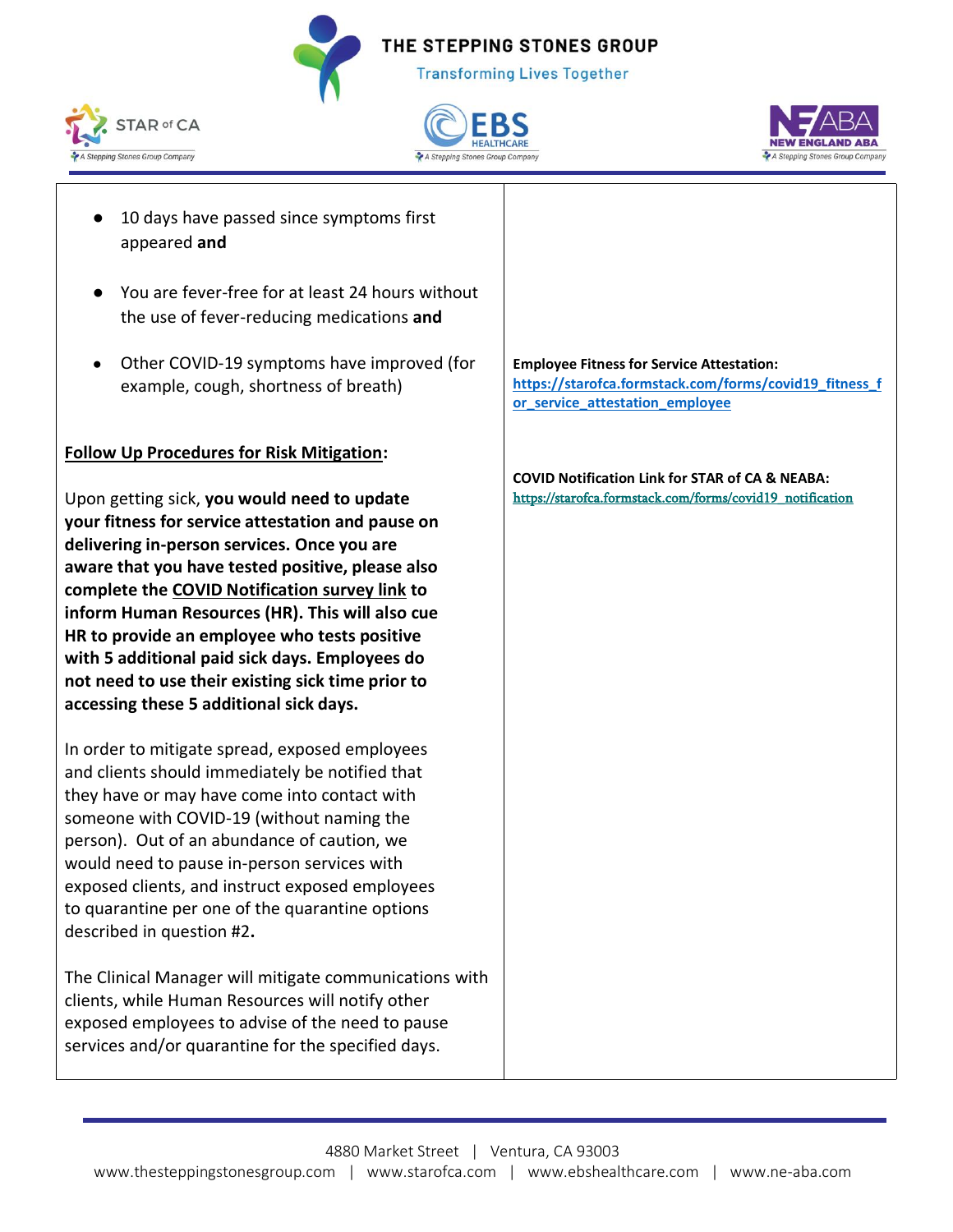





| Only if the infected employee gives consent (via<br>the COVID Notification link) to disclose their<br>COVID-19 positive status can that information be<br>directly shared with fellow employees and clients<br>who are being made aware of this change in<br>fitness for service. Otherwise, this information<br>should be kept confidential by not naming the<br>individual and can only be shared by those who<br>need to know in order to perform their work-<br>related duties (e.g., Human Resources). |                                                                                                               |
|-------------------------------------------------------------------------------------------------------------------------------------------------------------------------------------------------------------------------------------------------------------------------------------------------------------------------------------------------------------------------------------------------------------------------------------------------------------------------------------------------------------|---------------------------------------------------------------------------------------------------------------|
| We recognize that other employees or clients<br>may deduce an employee's COVID-19 status by<br>contact history or case assignment, however, this<br>approach allows for mitigation of spread while<br>attempting to protect employee health<br>information where possible.                                                                                                                                                                                                                                  |                                                                                                               |
| 10. WHEN CAN I BE AROUND OTHERS AFTER I HAD OR<br><b>LIKELY HAD COVID-19?</b>                                                                                                                                                                                                                                                                                                                                                                                                                               | <b>CDC Guidance:</b><br>https://www.cdc.gov/coronavirus/2019-ncov/if-<br>you-are-sick/end-home-isolation.html |
| See related CDC link for the latest information:                                                                                                                                                                                                                                                                                                                                                                                                                                                            |                                                                                                               |
| You are not considered fit for service again until the<br>following criteria have met:                                                                                                                                                                                                                                                                                                                                                                                                                      |                                                                                                               |
| 10 days have passed since symptoms first<br>appeared and                                                                                                                                                                                                                                                                                                                                                                                                                                                    |                                                                                                               |
| You are fever-free for at least 24 hours without the<br>use of fever-reducing medications and<br>Other COVID-19 symptoms have improved (for<br>example, cough, shortness of breath)                                                                                                                                                                                                                                                                                                                         |                                                                                                               |
| *Employees who are experiencing COVID-19<br>related symptoms may voluntarily seek COVID-19<br>testing. If testing comes back negative and the                                                                                                                                                                                                                                                                                                                                                               |                                                                                                               |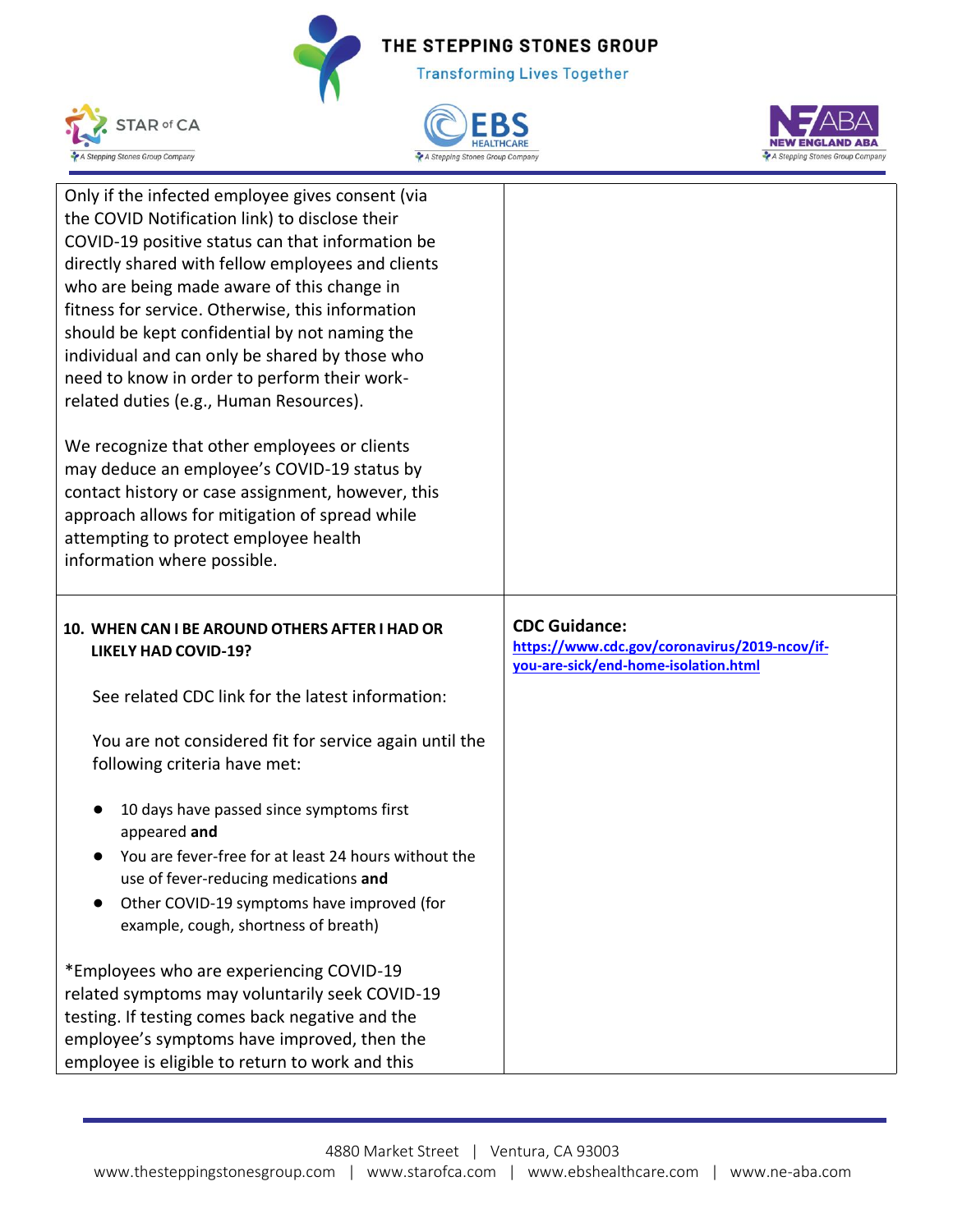**Transforming Lives Together** 







| situation would be treated similar to a common<br>cold/flu.                                                                                                                                                                                                                                                                                                                                                                                                                                       |                                                                                                                                               |
|---------------------------------------------------------------------------------------------------------------------------------------------------------------------------------------------------------------------------------------------------------------------------------------------------------------------------------------------------------------------------------------------------------------------------------------------------------------------------------------------------|-----------------------------------------------------------------------------------------------------------------------------------------------|
| 11. I TESTED POSITIVE FOR COVID-19 BUT HAD NO<br><b>SYMPTOMS, NOW WHAT DO I DO?</b>                                                                                                                                                                                                                                                                                                                                                                                                               | <b>CDC Guidance:</b><br>https://www.cdc.gov/coronavirus/2019-ncov/if-<br>you-are-sick/end-home-isolation.html                                 |
| If you continue to have no symptoms, you can be<br>with others after 10 days have passed since the<br>date your test was taken.                                                                                                                                                                                                                                                                                                                                                                   | <b>Employee Fitness for Service Attestation:</b><br>https://starofca.formstack.com/forms/covid19_fitness_f<br>or service attestation employee |
| You would need to update your fitness for<br>service attestation and complete the COVID<br>Notification link to alert HR. This will also cue HR<br>to provide an employee who tests positive with 5<br>additional paid sick days. Employees do not need<br>to use their existing sick time prior to accessing<br>these 5 additional sick days.<br>The same follow up procedures for risk mitigation<br>would need to be followed to alert other exposed<br>clients or employees (see question #9) | <b>COVID-19 Notification Link:</b><br>https://starofca.formstack.com/forms/covid19 notification                                               |
| 12. WHAT STEPS DO I NEED TO TAKE IN ORDER TO RETURN<br>TO WORK AFTER A QUARANTINE?                                                                                                                                                                                                                                                                                                                                                                                                                | <b>Employee Fitness for Service Attestation:</b><br>https://starofca.formstack.com/forms/covid19_fitness_f<br>or_service_attestation_employee |
| Once your designated quarantine is complete and you<br>are fit for service again, please re-complete the (1)<br>fitness for service attestation, and complete the (2)<br>return to work attestation prior to delivering in-person                                                                                                                                                                                                                                                                 | <b>Employee Return to Work Attestation:</b><br>https://starofca.formstack.com/forms/return_to_work_fi<br>tness_attestation_employee           |
| services.                                                                                                                                                                                                                                                                                                                                                                                                                                                                                         | <b>CDC Guidance:</b><br>https://www.cdc.gov/coronavirus/2019-ncov/if-you-are-<br>sick/end-home-isolation.html                                 |
| 13. IF I HAVE BEEN EXPOSED TO SOMEONE WITH COVID-19<br>AND THEN GOT TESTED, CAN I RETURN TO WORK IF MY<br><b>TEST RESULTS ARE NEGATIVE?</b>                                                                                                                                                                                                                                                                                                                                                       | <b>CDC Guidance:</b><br>https://www.cdc.gov/coronavirus/2019-<br>ncov/hcp/testing-overview.html                                               |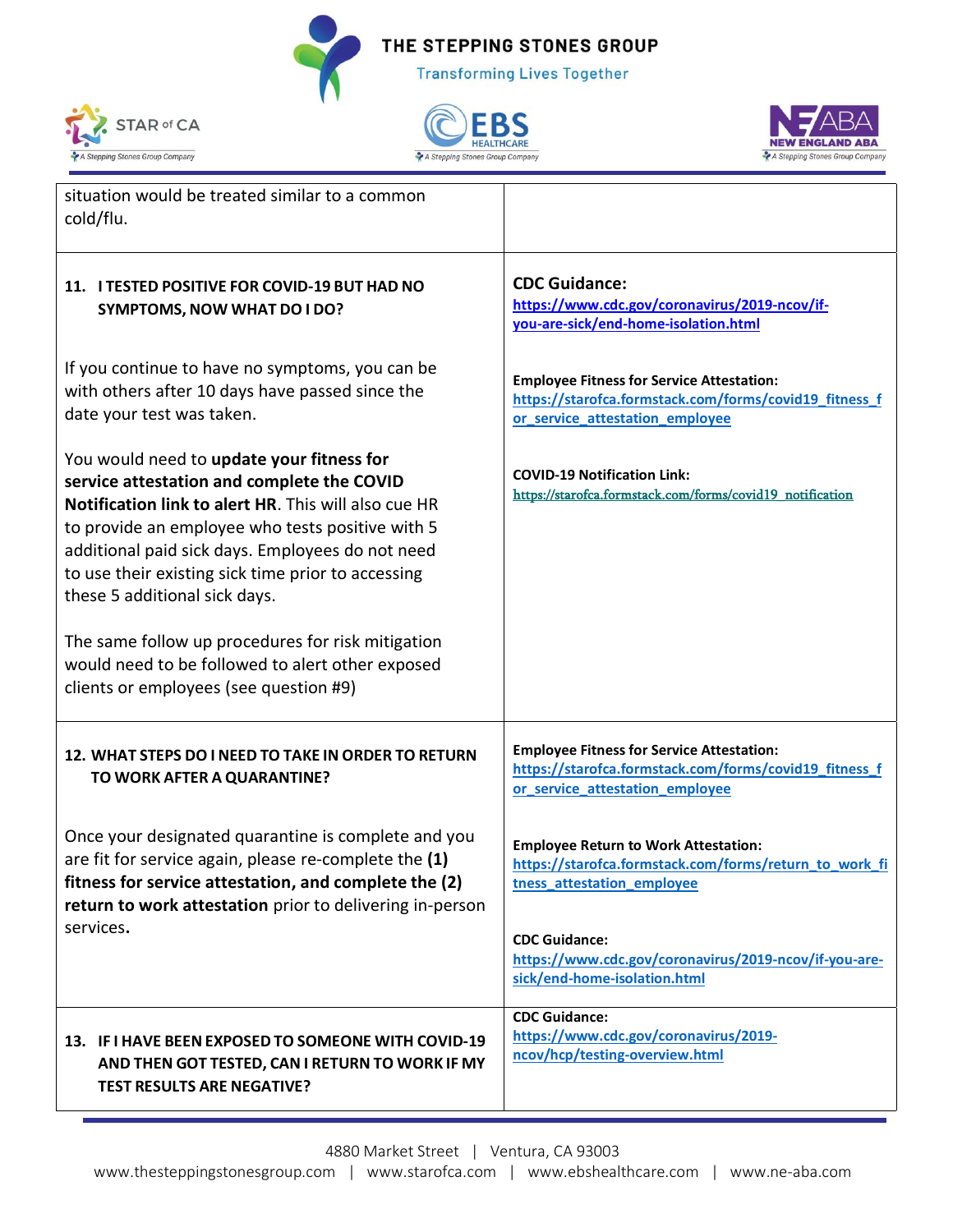





| Per the CDC, after being exposed to someone with<br>COVID-19, a reduced quarantine period option includes<br>testing negative in order to stop quarantining after Day<br>7. This requires that the test be taken on Day 5 or later<br>from the date of exposure and that the employee<br>remains symptom-free (see question #2 or CDC<br>guidance for details).<br>If the individual is fully vaccinated, then testing is<br>recommended 3-5 days after a known direct exposure. A<br>negative test result would clear the employee to return<br>to in-person service delivery. | https://www.cdc.gov/coronavirus/2019-ncov/symptoms-<br>testing/testing.html<br><b>CDC Guidance:</b><br>https://www.cdc.gov/coronavirus/2019-ncov/if-you-are-<br>sick/end-home-isolation.html |
|---------------------------------------------------------------------------------------------------------------------------------------------------------------------------------------------------------------------------------------------------------------------------------------------------------------------------------------------------------------------------------------------------------------------------------------------------------------------------------------------------------------------------------------------------------------------------------|----------------------------------------------------------------------------------------------------------------------------------------------------------------------------------------------|
| 14. WHAT IF I AM CONTACTED BY PUBLIC HEALTH FOR<br><b>CONTACT TRACING? UNDER HIPAA, IS IT OK TO</b><br><b>DISCLOSE CLIENT NAMES AND CONTACT</b><br><b>INFORMATION?</b><br>Employees should notify public health that they work in<br>a HIPAA-regulated environment. Public health should<br>provide the employee options at that point.                                                                                                                                                                                                                                         |                                                                                                                                                                                              |
| 15. WHAT IF I HAVE ALREADY TESTED POSITIVE FOR COVID-<br>19 WITHIN THE PAST 3 MONTHS, HAVE RECOVERED,<br>AND GET EXPOSED TO SOMEONE WITH COVID-19<br>AGAIN? DO I NEED TO QUARANTINE AGAIN?                                                                                                                                                                                                                                                                                                                                                                                      |                                                                                                                                                                                              |
| Per the CDC if you have recovered from COVID-19 within<br>the past 3 months and then get exposed again, you do<br>not need to quarantine or get tested again for up to 3<br>months as long as you do not develop symptoms again.<br>If you develop symptoms again within 3 months of your<br>first bout of COVID-19, you may need to be tested again<br>if there is no other cause identified for your symptoms.                                                                                                                                                                |                                                                                                                                                                                              |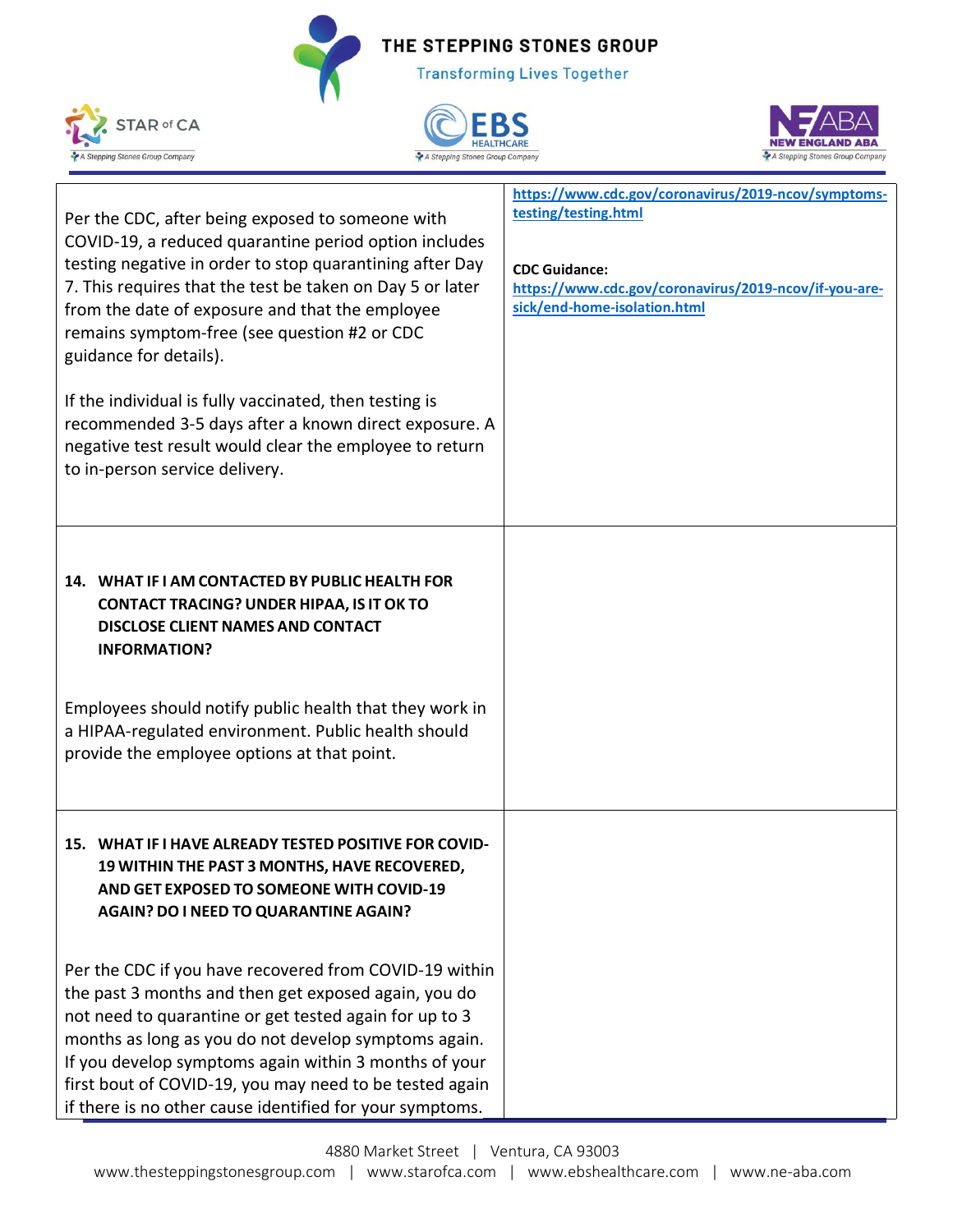





| Consultation with your healthcare provider would be                                                   |                                                                                       |
|-------------------------------------------------------------------------------------------------------|---------------------------------------------------------------------------------------|
| recommended.                                                                                          |                                                                                       |
| 16. WHAT IF I AM FULLY VACCINATED OR HAD COVID                                                        |                                                                                       |
| ALREADY? DO I STILL NEED TO QUARANTINE AFTER A                                                        |                                                                                       |
| <b>CONFIRMED EXPOSURE?</b>                                                                            | <b>CDC Guidance:</b>                                                                  |
|                                                                                                       | https://www.cdc.gov/coronavirus/2019-<br>ncov/vaccines/fully-vaccinated-guidance.html |
| People who have been in close contact with someone                                                    |                                                                                       |
| who has COVID-19 are not required to quarantine if they                                               |                                                                                       |
| have been fully vaccinated and show no symptoms.                                                      | https://www.cdc.gov/coronavirus/2019-ncov/if-you-are-                                 |
| Per the CDC effective July 27, 2021, it is recommended                                                | sick/quarantine.html                                                                  |
| that vaccinated individuals get tested 3-5 days after a                                               |                                                                                       |
| known direct exposure.                                                                                |                                                                                       |
|                                                                                                       |                                                                                       |
| People are considered fully vaccinated for COVID-19,                                                  |                                                                                       |
| defined as $\geq$ weeks after they have received the second                                           |                                                                                       |
| dose in a 2-dose series (Pfizer-BioNTech or Moderna); or                                              |                                                                                       |
| $\geq$ 2 weeks after they have received a single-dose vaccine                                         |                                                                                       |
| (Johnson and Johnson/Janssen.                                                                         |                                                                                       |
|                                                                                                       |                                                                                       |
|                                                                                                       |                                                                                       |
| Communication with all parties involved in service<br>delivery regarding an individual's exposure and |                                                                                       |
| vaccination status, along with expressed comfort in                                                   |                                                                                       |
| proceeding with in-person services is required.                                                       |                                                                                       |
|                                                                                                       |                                                                                       |
|                                                                                                       |                                                                                       |
|                                                                                                       |                                                                                       |

| <b>CLIENT-RELATED QUESTIONS:</b>                                                                                                                       | <b>Linked Resources:</b>                                                                                                 |
|--------------------------------------------------------------------------------------------------------------------------------------------------------|--------------------------------------------------------------------------------------------------------------------------|
| DOES MY CLIENT OR MEMBERS OF THEIR HOUSEHOLD<br>17.<br><b>HAVE TO WEAR A FACE MASK?</b>                                                                | <b>CDC Guidance:</b><br>https://www.cdc.gov/coronavirus/2019-<br>ncov/prevent-getting-sick/about-face-<br>coverings.html |
| For in-home or office-based services, we highly<br>recommend your client wear a mask whenever<br>possible, yet recognize that there may be clinical or |                                                                                                                          |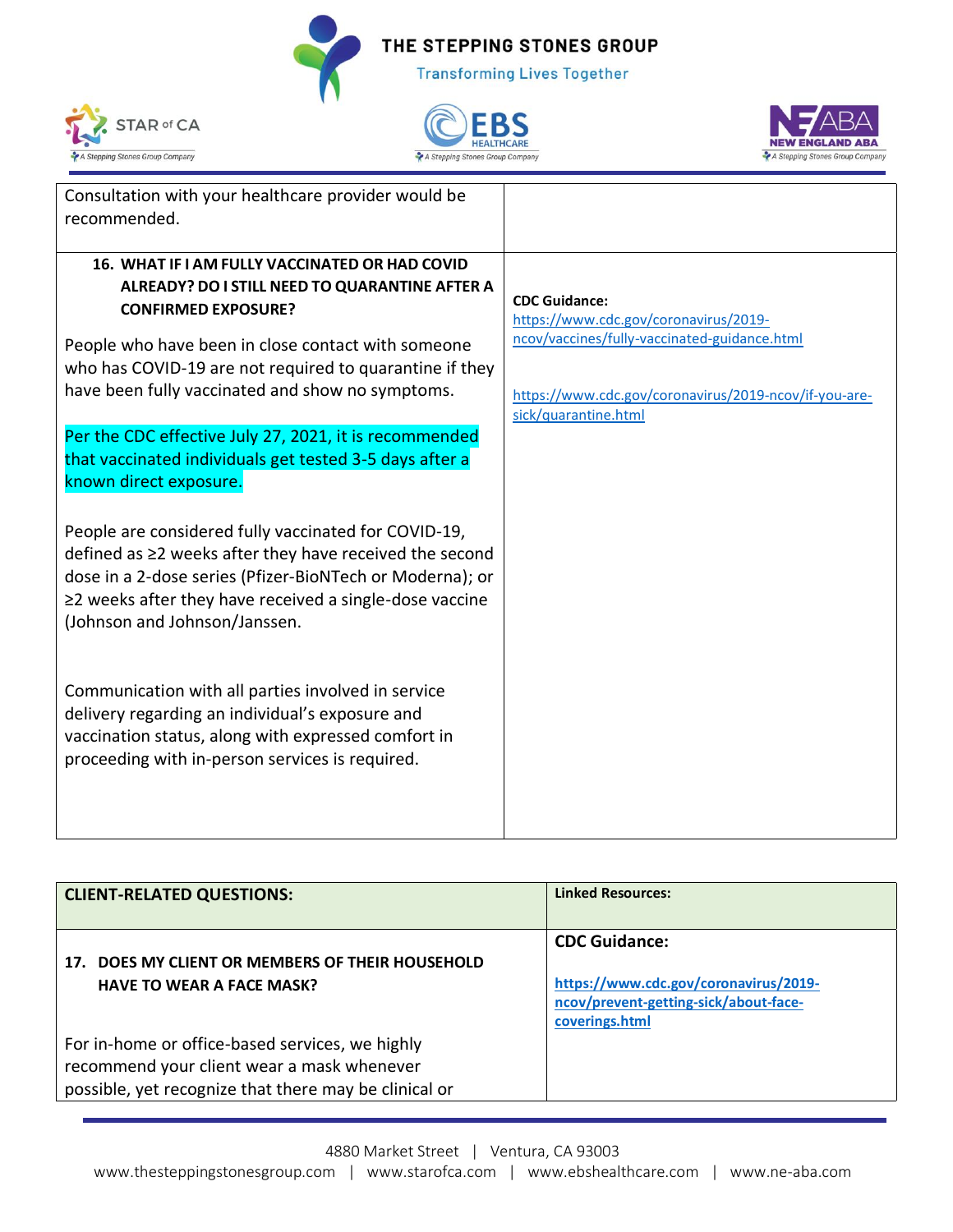





| developmental reasons why your client may not                  |                                                |
|----------------------------------------------------------------|------------------------------------------------|
| consistently be able to do so.                                 |                                                |
|                                                                |                                                |
| All adults and other children (age 2 and over) in the          |                                                |
|                                                                |                                                |
| client household are required to wear face masks               |                                                |
| when distancing 6 feet is not possible.                        |                                                |
|                                                                |                                                |
|                                                                |                                                |
| If your client has questions or concerns with this             |                                                |
| requirement, please notify your Clinical Manager.              |                                                |
|                                                                |                                                |
| 18. IF I WAS JUST INFORMED THAT SOMEONE IN MY CLIENT'S         |                                                |
|                                                                |                                                |
| HOUSEHOLD HAS COVID-19, WHAT SHOULD I DO?                      |                                                |
|                                                                |                                                |
|                                                                |                                                |
| Your client is not considered fit for service if anyone in the |                                                |
| client's household has COVID-19. They cannot receive in-       |                                                |
|                                                                |                                                |
| person services for at least 10 days from the onset of their   |                                                |
| symptoms or date of COVID testing (if asymptomatic).           |                                                |
|                                                                |                                                |
| *In this scenario, a positive case of COVID-19 and exposure to |                                                |
|                                                                |                                                |
| someone with COVID-19 occurs because it includes both an       |                                                |
| infected individual and those in the household who have been   |                                                |
|                                                                |                                                |
| exposed to the infected individual.                            |                                                |
|                                                                |                                                |
| We can consider offering telehealth services as an alternative |                                                |
| whenever feasible. Your Clinical Manager will be responsible   |                                                |
|                                                                |                                                |
| for notifying your client of this to plan accordingly.         |                                                |
|                                                                |                                                |
| If your client or members of their household have been         |                                                |
| infected with COVID-19, we should always seek client consent   |                                                |
|                                                                |                                                |
| to share their COVID-19 positive status with others before     |                                                |
| disclosing such information. This consent can be given by the  |                                                |
| client via an email to a team member or consent to release     |                                                |
| information form.                                              |                                                |
|                                                                |                                                |
|                                                                |                                                |
| As part of the Clinical Manager's communication with the       | <b>Client Fitness for Service Attestation:</b> |
| client, they will ask your client to update their fitness for  |                                                |
| service attestation (linked to the right).                     | https://starofca.formstack.com/forms/cov       |
|                                                                | id19 fitness for service attestation clien     |
|                                                                | <u>t</u>                                       |
|                                                                |                                                |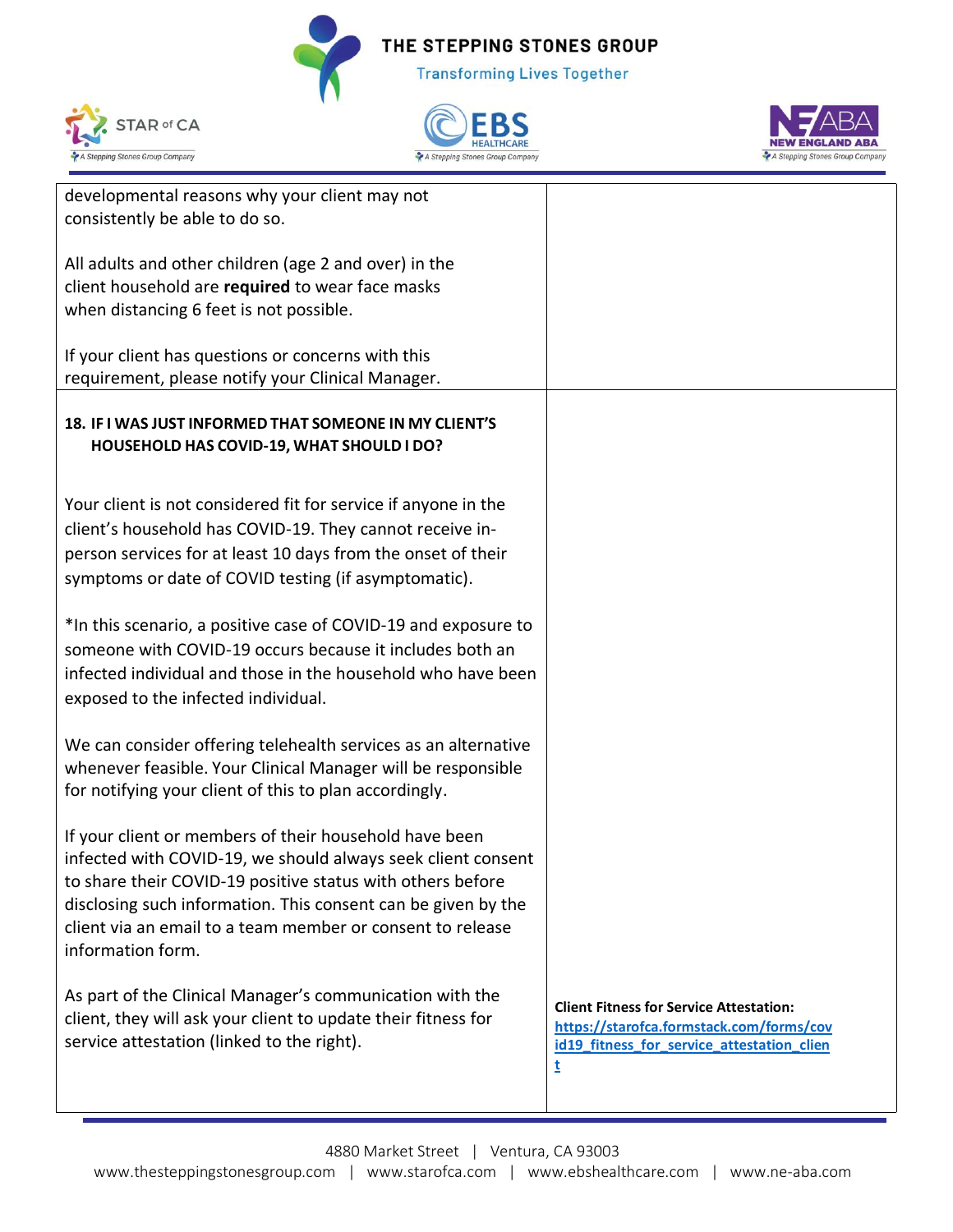





| If you came into close contact with someone in a client's<br>household who has COVID-19, you will need to quarantine for<br>the required period from the date of exposure and are not<br>eligible to deliver in-person services to any clients until the<br>quarantine period is complete and fitness for service criteria is<br>met. Please follow procedures to update your fitness for<br>service attestation. | <b>Employee Fitness for Service Attestation:</b><br>https://starofca.formstack.com/forms/covid19_fit<br>ness_for_service_attestation_employee |
|-------------------------------------------------------------------------------------------------------------------------------------------------------------------------------------------------------------------------------------------------------------------------------------------------------------------------------------------------------------------------------------------------------------------|-----------------------------------------------------------------------------------------------------------------------------------------------|
| 19. WHEN IS MY CLIENT FIT TO RETURN TO IN PERSON SERVICES<br>AFTER SOMEONE IN THEIR HOME HAS CONTRACTED COVID-<br>19?                                                                                                                                                                                                                                                                                             |                                                                                                                                               |
| Your client is not considered fit for service until the<br>following criteria have been met by all family members in<br>their household. See related link for latest information.                                                                                                                                                                                                                                 | <b>CDC Guidance:</b><br>https://www.cdc.gov/coronavirus/2019-<br>ncov/if-you-are-sick/end-home-<br>isolation.html                             |
| *10 days have passed since symptoms first<br>appeared (or if asymptomatic, since positive test<br>result)                                                                                                                                                                                                                                                                                                         |                                                                                                                                               |
| The infected individual is fever-free for at least 24<br>hours without the use of fever-reducing<br>medications and                                                                                                                                                                                                                                                                                               |                                                                                                                                               |
| Other COVID-19 symptoms have improved (for example,<br>$\bullet$<br>cough, shortness of breath)                                                                                                                                                                                                                                                                                                                   |                                                                                                                                               |
| And no other family members have active symptoms                                                                                                                                                                                                                                                                                                                                                                  |                                                                                                                                               |
| 20. WHAT IF SOMEONE IN MY CLIENT'S HOUSEHOLD PRESENTS<br>WITH SYMPTOMS OF COVID-19, BUT A POSITIVE TEST HAS<br><b>NOT CONFIRMED IF IT'S COVID-19?</b>                                                                                                                                                                                                                                                             |                                                                                                                                               |
| If someone in your client's household is symptomatic, your<br>client is not considered fit for service and would need to meet                                                                                                                                                                                                                                                                                     |                                                                                                                                               |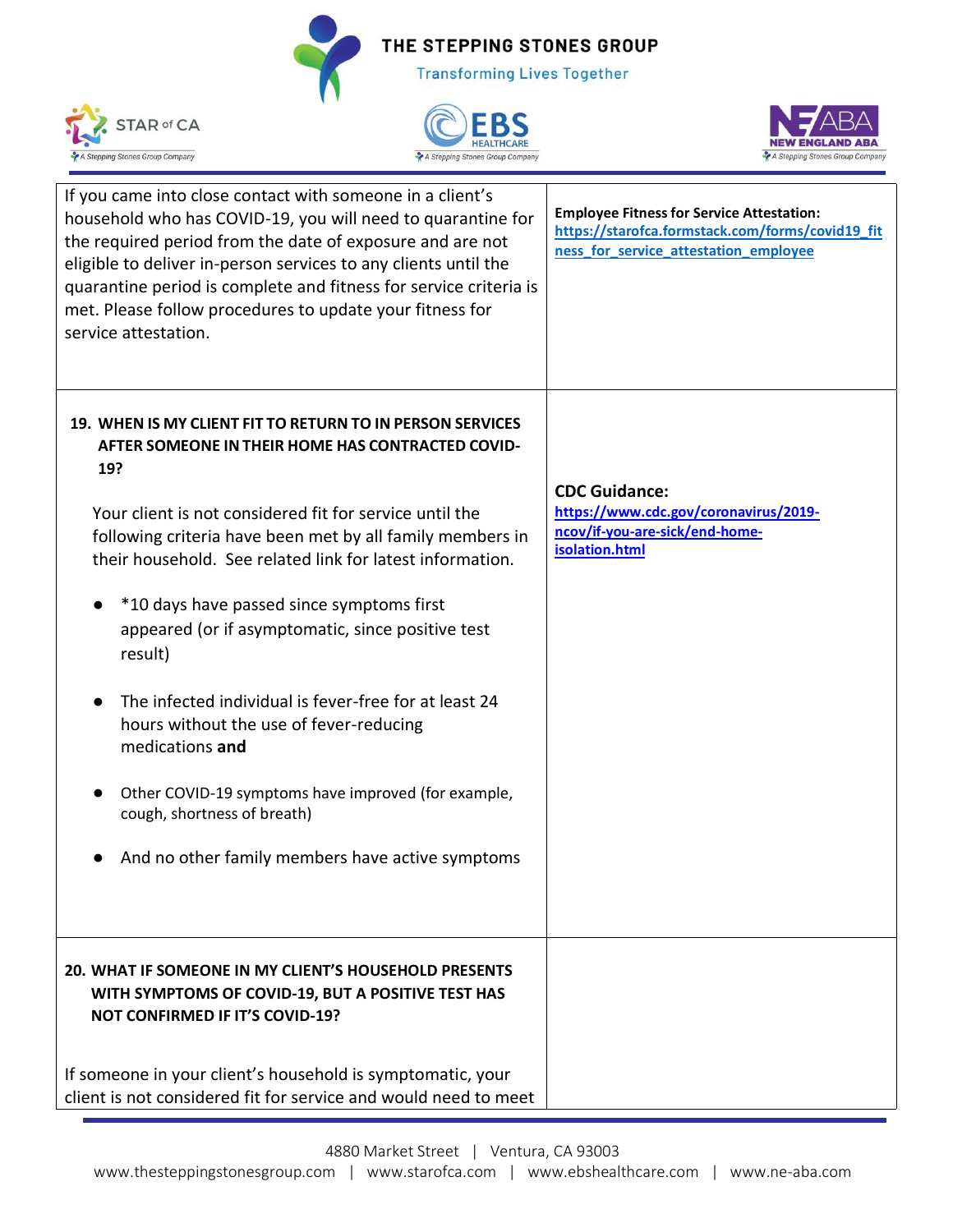





| the following criteria before being eligible for in-person<br>services again:                                                                                                                                                                                                                                             |                                                                                                                                               |
|---------------------------------------------------------------------------------------------------------------------------------------------------------------------------------------------------------------------------------------------------------------------------------------------------------------------------|-----------------------------------------------------------------------------------------------------------------------------------------------|
| 10 days have passed since symptoms first appeared and<br>fever-free for at least 24 hours without the use of fever-<br>reducing medications and<br>Symptoms have improved (for example, cough, shortness<br>of breath)                                                                                                    |                                                                                                                                               |
| Your client or members of their household may opt to seek<br>testing to determine if their symptoms are indeed due to<br>COVID-19. If a negative test is obtained, then your client<br>would be fit for service again once symptoms are improved;<br>and this situation would be treated similar to a common<br>cold/flu. |                                                                                                                                               |
| 21. WHAT SHOULD I TELL MY CLIENT IF I AM NOT FIT SERVICE<br>BECAUSE I AM SYMPTOMATIC, HAVE BEEN EXPOSED TO<br>SOMEONE WITH COVID-19, OR HAVE COVID-19?                                                                                                                                                                    |                                                                                                                                               |
| If you are ill with symptoms consistent with COVID-19, then<br>you are not considered fit for service and should call out sick<br>per typical notification procedures and you should update<br>your fitness for service attestation.                                                                                      | <b>Employee Fitness for Service Attestation:</b><br>https://starofca.formstack.com/forms/covid19_fit<br>ness_for_service_attestation_employee |
| If an employee tests positive for COVID-19 and has been in<br>close contact with clients in the past 2 weeks, your Clinical<br>Manager will notify your clients that they have or may have<br>come into contact with someone with COVID-19 (without<br>naming you), and advise of the need to pause services.             |                                                                                                                                               |
| The employee can consent to share their COVID-positive<br>health status via the COVID Notification Link (to the right<br>here) which gets directed to HR.                                                                                                                                                                 | <b>COVID-19 Notification Link:</b><br>https://starofca.formstack.com/forms/covid19_notificatio<br>n                                           |
| If you have been exposed to someone with COVID-19, notify<br>your Clinical Manager. Your Clinical Manager will notify your<br>clients about the need to pause services.                                                                                                                                                   |                                                                                                                                               |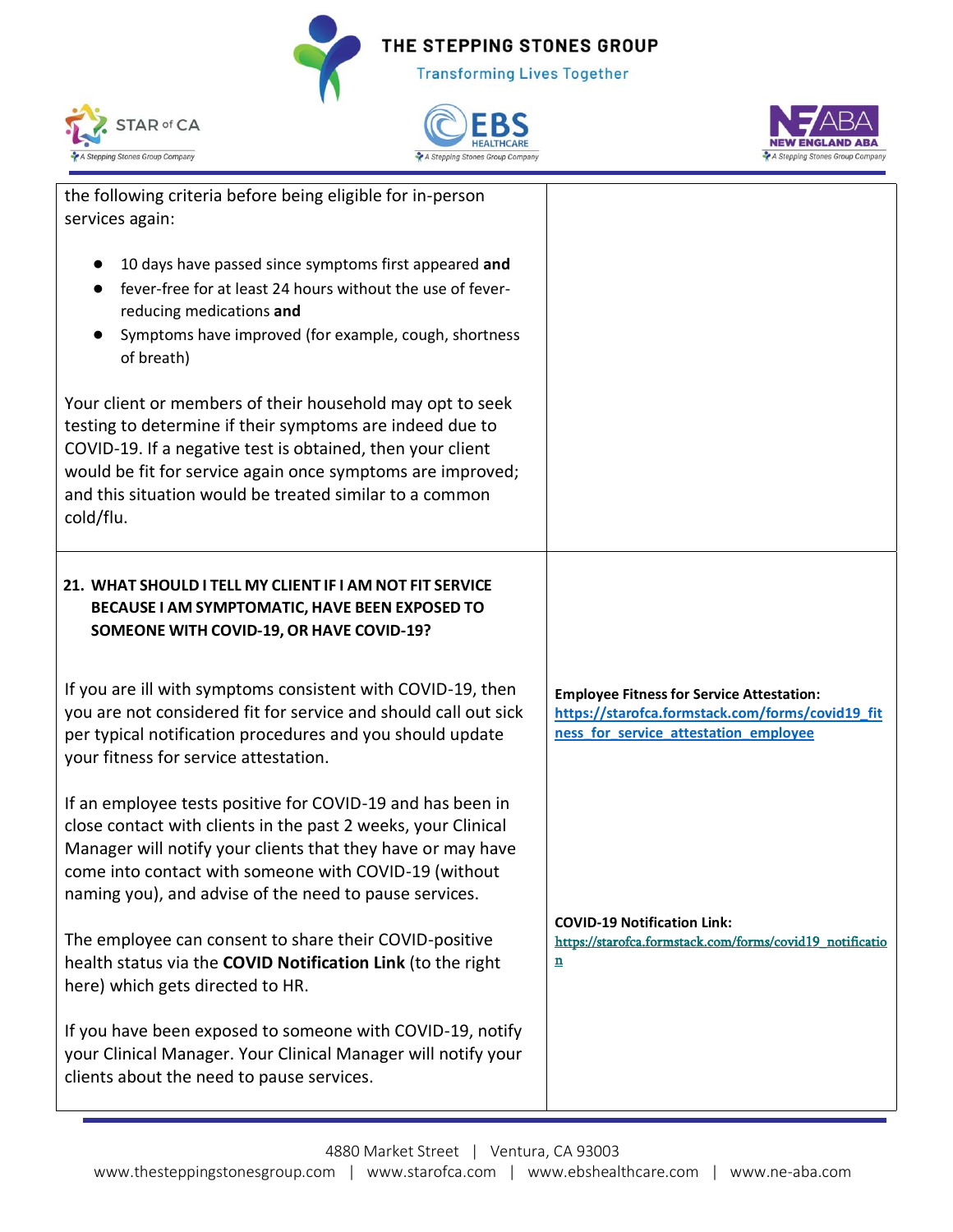





| 22. WHAT ABOUT MY CLIENT(S) OR OTHER STAFF THAT I CAME<br>INTO CLOSE CONTACT WITH SINCE TESTING POSITIVE? WHO<br><b>WILL NOTIFY THEM?</b>                                                                                                                                                                                                                                                                                                                                                    |
|----------------------------------------------------------------------------------------------------------------------------------------------------------------------------------------------------------------------------------------------------------------------------------------------------------------------------------------------------------------------------------------------------------------------------------------------------------------------------------------------|
| The Clinical Manager will mitigate communications with<br>clients, while Human Resources will notify other exposed<br>employees to advise of the need to pause services and/or<br>quarantine for the specified days.                                                                                                                                                                                                                                                                         |
| While pending employee consent or if the employee who<br>tested positive does not give consent to share their positive<br>COVID-19 status, the Clinical Manager will proceed with<br>informing the client(s) that they have or may have come into<br>contact with someone with COVID-19, without naming the<br>individual. And HR will inform other employees who were<br>exposed that they have or may have come into contact with<br>someone with COVID-19, without naming the individual. |
| Only if the employee grants consent via the COVID<br>Notification Link to HR, can an employee's positive COVID-19<br>health status be shared with clients or other employees while<br>naming the individual.                                                                                                                                                                                                                                                                                 |
| When appropriate, clients may be offered telehealth services<br>or substitute staff if the client is still considered fit for in-<br>person services.                                                                                                                                                                                                                                                                                                                                        |
| 23. IF I AM UNABLE TO DELIVER IN-PERSON SERVICES BECAUSE                                                                                                                                                                                                                                                                                                                                                                                                                                     |
| I AM NOT FIT FOR SERVICES, CAN I STILL DELIVER<br><b>TELEHEALTH SERVICES?</b>                                                                                                                                                                                                                                                                                                                                                                                                                |
|                                                                                                                                                                                                                                                                                                                                                                                                                                                                                              |
| If an employee must quarantine due to not being fit for<br>services, but feels well enough to deliver telehealth services,<br>that employee may work delivering telehealth in lieu of using<br>sick time hours if they choose.                                                                                                                                                                                                                                                               |